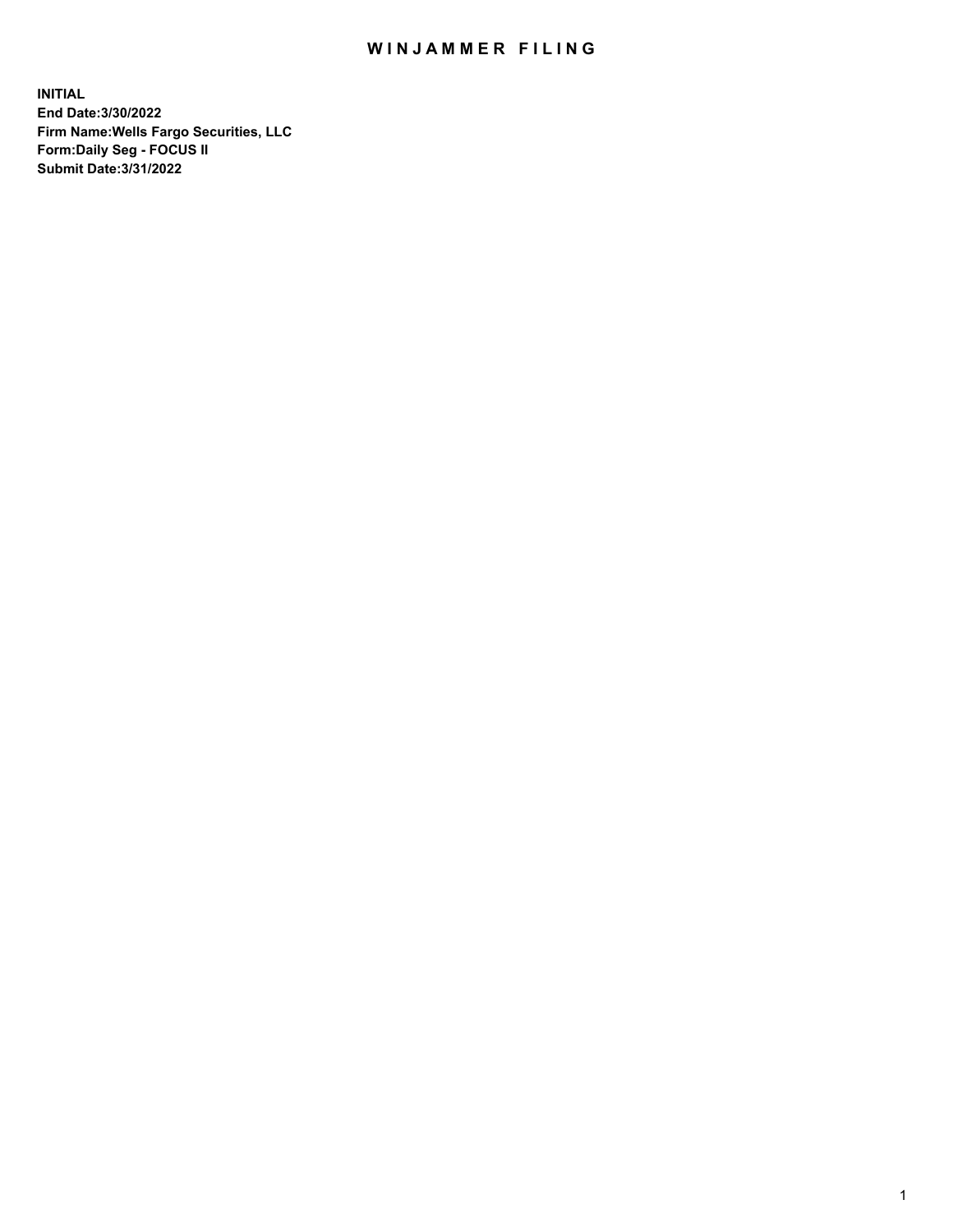**INITIAL End Date:3/30/2022 Firm Name:Wells Fargo Securities, LLC Form:Daily Seg - FOCUS II Submit Date:3/31/2022 Daily Segregation - Cover Page**

| Name of Company                                                                                                                                                                                                                                                                                                                | <b>Wells Fargo Securities LLC</b>                          |
|--------------------------------------------------------------------------------------------------------------------------------------------------------------------------------------------------------------------------------------------------------------------------------------------------------------------------------|------------------------------------------------------------|
| <b>Contact Name</b>                                                                                                                                                                                                                                                                                                            | <b>James Gnall</b>                                         |
| <b>Contact Phone Number</b>                                                                                                                                                                                                                                                                                                    | 917-699-6822                                               |
| <b>Contact Email Address</b>                                                                                                                                                                                                                                                                                                   | james.w.gnall@wellsfargo.com                               |
| FCM's Customer Segregated Funds Residual Interest Target (choose one):<br>a. Minimum dollar amount: ; or<br>b. Minimum percentage of customer segregated funds required:% ; or<br>c. Dollar amount range between: and; or<br>d. Percentage range of customer segregated funds required between:% and%.                         | 105,000,000<br><u>0</u><br>0 <sub>0</sub><br>00            |
| FCM's Customer Secured Amount Funds Residual Interest Target (choose one):<br>a. Minimum dollar amount: ; or<br>b. Minimum percentage of customer secured funds required:%; or<br>c. Dollar amount range between: and; or<br>d. Percentage range of customer secured funds required between:% and%.                            | 30,000,000<br><u>0</u><br>0 <sub>0</sub><br>0 <sub>0</sub> |
| FCM's Cleared Swaps Customer Collateral Residual Interest Target (choose one):<br>a. Minimum dollar amount: ; or<br>b. Minimum percentage of cleared swaps customer collateral required:% ; or<br>c. Dollar amount range between: and; or<br>d. Percentage range of cleared swaps customer collateral required between:% and%. | 355,000,000<br><u>0</u><br>00<br>00                        |

Attach supporting documents CH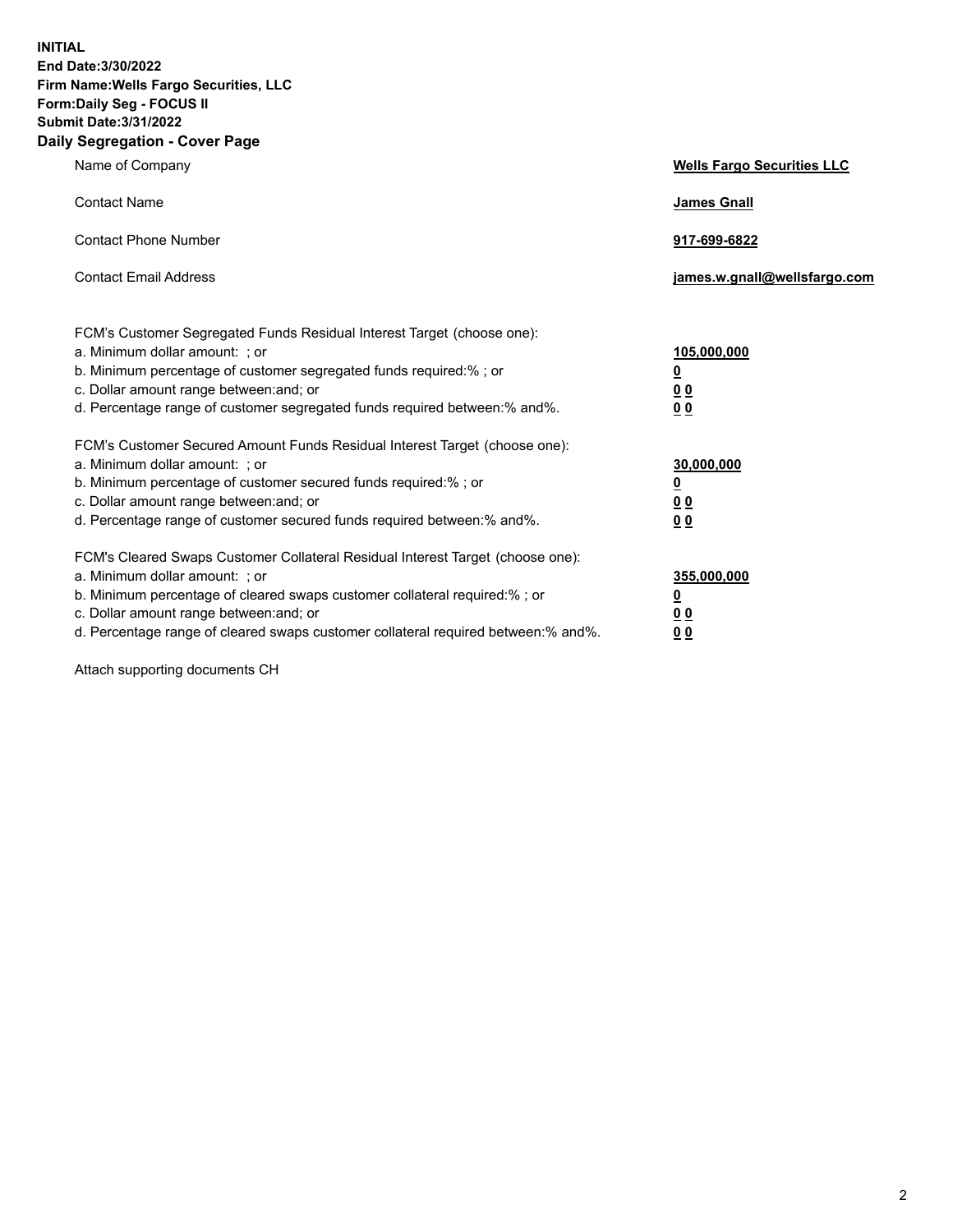**INITIAL End Date:3/30/2022 Firm Name:Wells Fargo Securities, LLC Form:Daily Seg - FOCUS II Submit Date:3/31/2022 Daily Segregation - Secured Amounts**

Foreign Futures and Foreign Options Secured Amounts Amount required to be set aside pursuant to law, rule or regulation of a foreign government or a rule of a self-regulatory organization authorized thereunder **0** [7305] 1. Net ledger balance - Foreign Futures and Foreign Option Trading - All Customers A. Cash **703,703,077** [7315] B. Securities (at market) **328,706,058** [7317] 2. Net unrealized profit (loss) in open futures contracts traded on a foreign board of trade **-225,249,396** [7325] 3. Exchange traded options a. Market value of open option contracts purchased on a foreign board of trade **20** [7335] b. Market value of open contracts granted (sold) on a foreign board of trade **-88,484** [7337] 4. Net equity (deficit) (add lines 1. 2. and 3.) **807,071,275** [7345] 5. Account liquidating to a deficit and account with a debit balances - gross amount **25,250,691** [7351] Less: amount offset by customer owned securities **-25,200,443** [7352] **50,248** [7354] 6. Amount required to be set aside as the secured amount - Net Liquidating Equity Method (add lines 4 and 5) **807,121,523** [7355] 7. Greater of amount required to be set aside pursuant to foreign jurisdiction (above) or line 6. **807,121,523** [7360] FUNDS DEPOSITED IN SEPARATE REGULATION 30.7 ACCOUNTS 1. Cash in banks A. Banks located in the United States **233,275,236** [7500] B. Other banks qualified under Regulation 30.7 **1,502,594** [7520] **234,777,830** [7530] 2. Securities A. In safekeeping with banks located in the United States **462,545,994** [7540] B. In safekeeping with other banks qualified under Regulation 30.7 **0** [7560] **462,545,994** [7570] 3. Equities with registered futures commission merchants A. Cash **-32,669,760** [7580] B. Securities **46,160,063** [7590] C. Unrealized gain (loss) on open futures contracts **54,294,666** [7600] D. Value of long option contracts **20** [7610] E. Value of short option contracts **-88,484** [7615] **67,696,505** [7620] 4. Amounts held by clearing organizations of foreign boards of trade A. Cash **0** [7640] B. Securities **0** [7650] C. Amount due to (from) clearing organization - daily variation **0** [7660] D. Value of long option contracts **0** [7670] E. Value of short option contracts **0** [7675] **0** [7680] 5. Amounts held by members of foreign boards of trade A. Cash **434,335,952** [7700] B. Securities **0** [7710] C. Unrealized gain (loss) on open futures contracts **-262,907,760** [7720] D. Value of long option contracts **0** [7730] E. Value of short option contracts **0** [7735] **171,428,192** [7740] 6. Amounts with other depositories designated by a foreign board of trade **0** [7760] 7. Segregated funds on hand **0** [7765] 8. Total funds in separate section 30.7 accounts **936,448,521** [7770]

- 9. Excess (deficiency) Set Aside for Secured Amount (subtract line 7 Secured Statement Page 1 from Line 8)
- 10. Management Target Amount for Excess funds in separate section 30.7 accounts **30,000,000** [7780]
- 11. Excess (deficiency) funds in separate 30.7 accounts over (under) Management Target **99,326,998** [7785]

**129,326,998** [7380]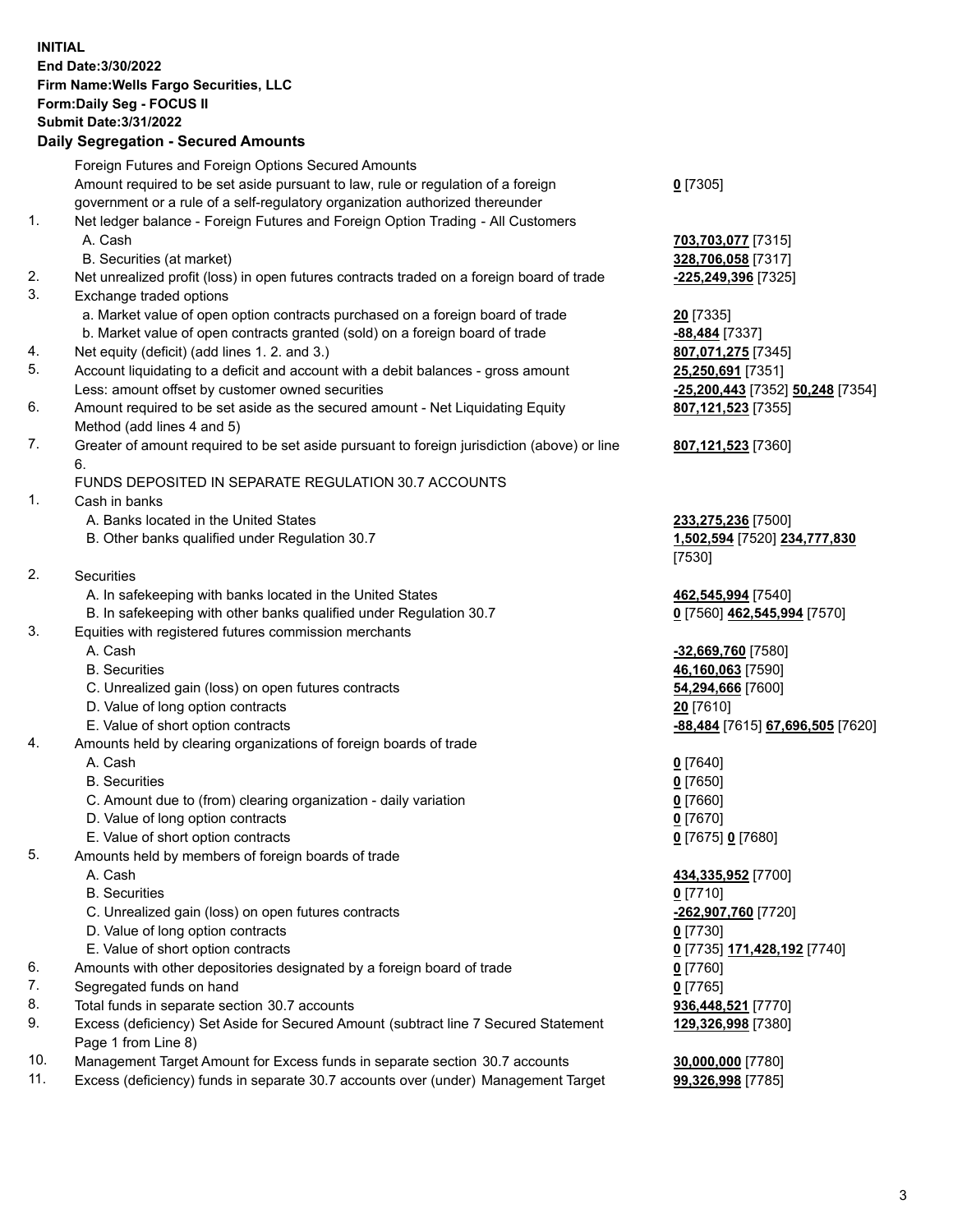**INITIAL End Date:3/30/2022 Firm Name:Wells Fargo Securities, LLC Form:Daily Seg - FOCUS II Submit Date:3/31/2022 Daily Segregation - Segregation Statement** SEGREGATION REQUIREMENTS(Section 4d(2) of the CEAct) 1. Net ledger balance A. Cash **3,788,491,031** [7010] B. Securities (at market) **1,930,419,344** [7020] 2. Net unrealized profit (loss) in open futures contracts traded on a contract market **-617,109,218** [7030] 3. Exchange traded options A. Add market value of open option contracts purchased on a contract market **2,811,924,515** [7032] B. Deduct market value of open option contracts granted (sold) on a contract market **-2,669,679,688** [7033] 4. Net equity (deficit) (add lines 1, 2 and 3) **5,244,045,984** [7040] 5. Accounts liquidating to a deficit and accounts with debit balances - gross amount **75,132,562** [7045] Less: amount offset by customer securities **-69,512,181** [7047] **5,620,381** [7050] 6. Amount required to be segregated (add lines 4 and 5) **5,249,666,365** [7060] FUNDS IN SEGREGATED ACCOUNTS 7. Deposited in segregated funds bank accounts A. Cash **24,029,822** [7070] B. Securities representing investments of customers' funds (at market) **800,475,673** [7080] C. Securities held for particular customers or option customers in lieu of cash (at market) **228,588,910** [7090] 8. Margins on deposit with derivatives clearing organizations of contract markets A. Cash **2,810,697,542** [7100] B. Securities representing investments of customers' funds (at market) **124,039,323** [7110] C. Securities held for particular customers or option customers in lieu of cash (at market) **1,701,830,434** [7120] 9. Net settlement from (to) derivatives clearing organizations of contract markets **-75,477,871** [7130] 10. Exchange traded options A. Value of open long option contracts **2,811,924,515** [7132] B. Value of open short option contracts **-2,669,679,688** [7133] 11. Net equities with other FCMs A. Net liquidating equity **0** [7140] B. Securities representing investments of customers' funds (at market) **0** [7160] C. Securities held for particular customers or option customers in lieu of cash (at market) **0** [7170] 12. Segregated funds on hand **0** [7150] 13. Total amount in segregation (add lines 7 through 12) **5,756,428,660** [7180] 14. Excess (deficiency) funds in segregation (subtract line 6 from line 13) **506,762,295** [7190] 15. Management Target Amount for Excess funds in segregation **105,000,000** [7194]

16. Excess (deficiency) funds in segregation over (under) Management Target Amount Excess

**401,762,295** [7198]